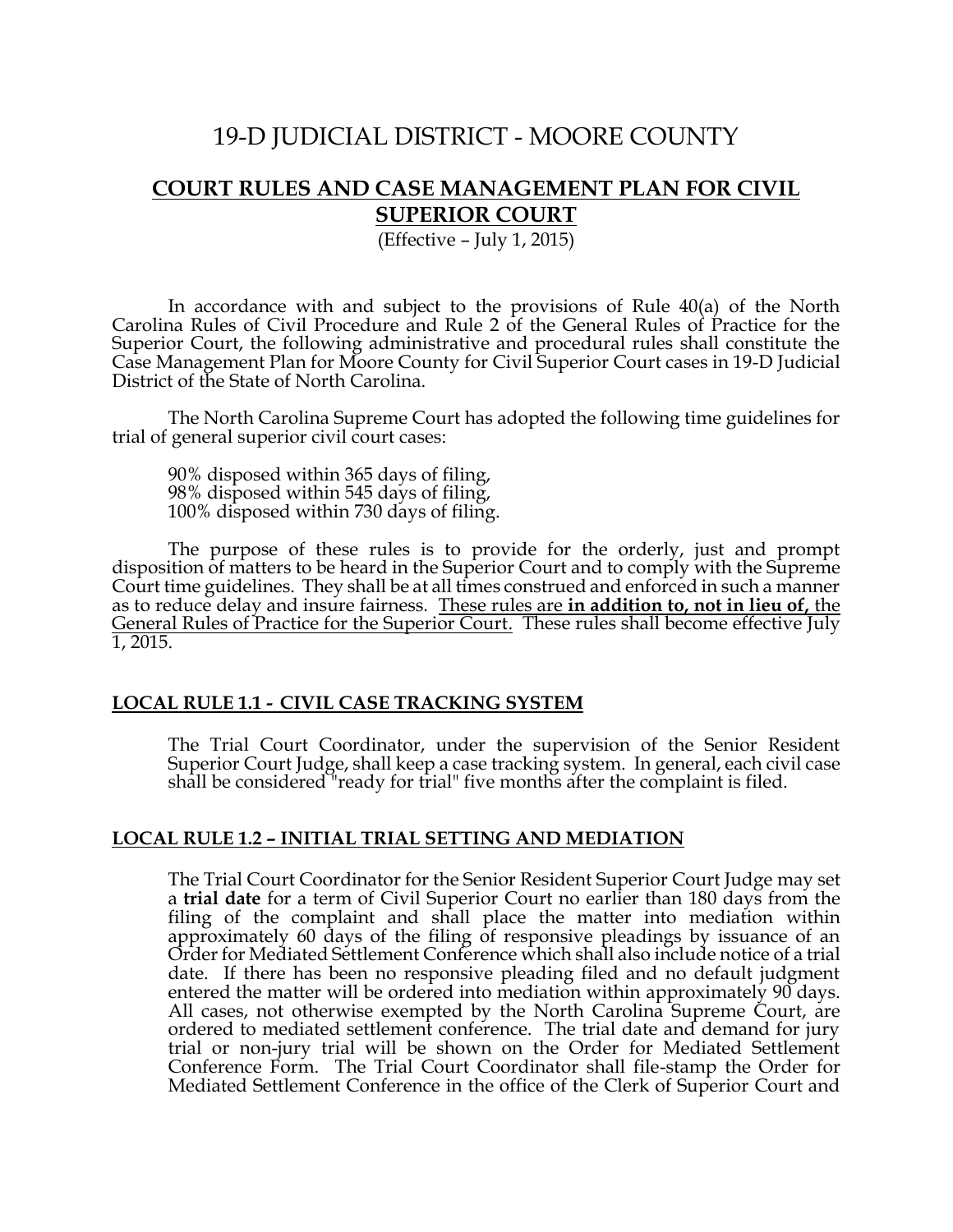return copies of said order to all attorneys of record and/or to all known unrepresented parties.

The Trial Court Coordinator shall appoint a mediator to mediate the case if the parties fail to agree upon the selection of a mediator or **if the parties fail to notify** the Trial Court Coordinator of their selection of mediator within twenty-one (21) days after the Order for Mediated Settlement Conference is issued.

Upon the selection of a mediator, by agreement of the parties, the parties shall submit immediately to the Trial Court Coordinator the completed Designation of Mediator Form (AOC-CV-812) in lieu of filing the Designation of Mediator Form (AOC-CV-812) with the Moore County Clerk of Superior Court. The Trial Court Coordinator shall file-stamp the Designation of Mediator Form in the office of the Clerk of Superior Court and return copies of said order to the mediator, to all attorneys of record and/or to all known unrepresented parties.

If the Trial Court Coordinator appoints a mediator and thereafter, the parties wish to substitute another mediator, the parties must submit an Order for Substitution of Court Appointed Mediator to the Trial Court Coordinator. Furthermore, the parties must pay any cost(s) incurred by the original court appointed mediator, including administrative fees, unless waived by the mediator.

#### **LOCAL RULE 1.3 – COURT APPOINTED MEDIATORS**

Mediators certified by the North Carolina Dispute Resolution Commission who desire to be on the court appointed mediator list should notify the Trial Court Coordinator, in writing, of their availability for court appointments. Mediators accepting court appointments **shall personally obtain all case related information from the official court file.** The office of the Senior Resident Superior Court Judge does not currently have the resources to assist court appointed mediators with this task.

The office of the Senior Resident Superior Court Judge shall keep an alphabetized court appointed mediator list to be used in making appointments. Mediators who no longer desire to serve as court appointed mediators and wish to be removed from the court appointed list should notify the Trial Court Coordinator, in writing, of such request.

#### **LOCAL RULE 1.4 – EXTENSIONS TO COMPLETE MEDIATION ORDERS**

All proposed Orders to Extend Completion of Mediation shall be submitted by the mediator to the Trial Court Coordinator by US mail or hand-delivery. Mediation extensions **will not** be allowed past the scheduled trial date.

Upon ruling, the Trial Court Coordinator, will file-stamp the Order to Extend Completion of Mediation in the office of the Clerk of Superior Court and will send copies of the order to the mediator and to all attorneys of record and known unrepresented parties. It is important to note that if an extension of mediation is granted, the new mediation deadline will appear on the order and will serve as the **only notice** of the new mediation deadline.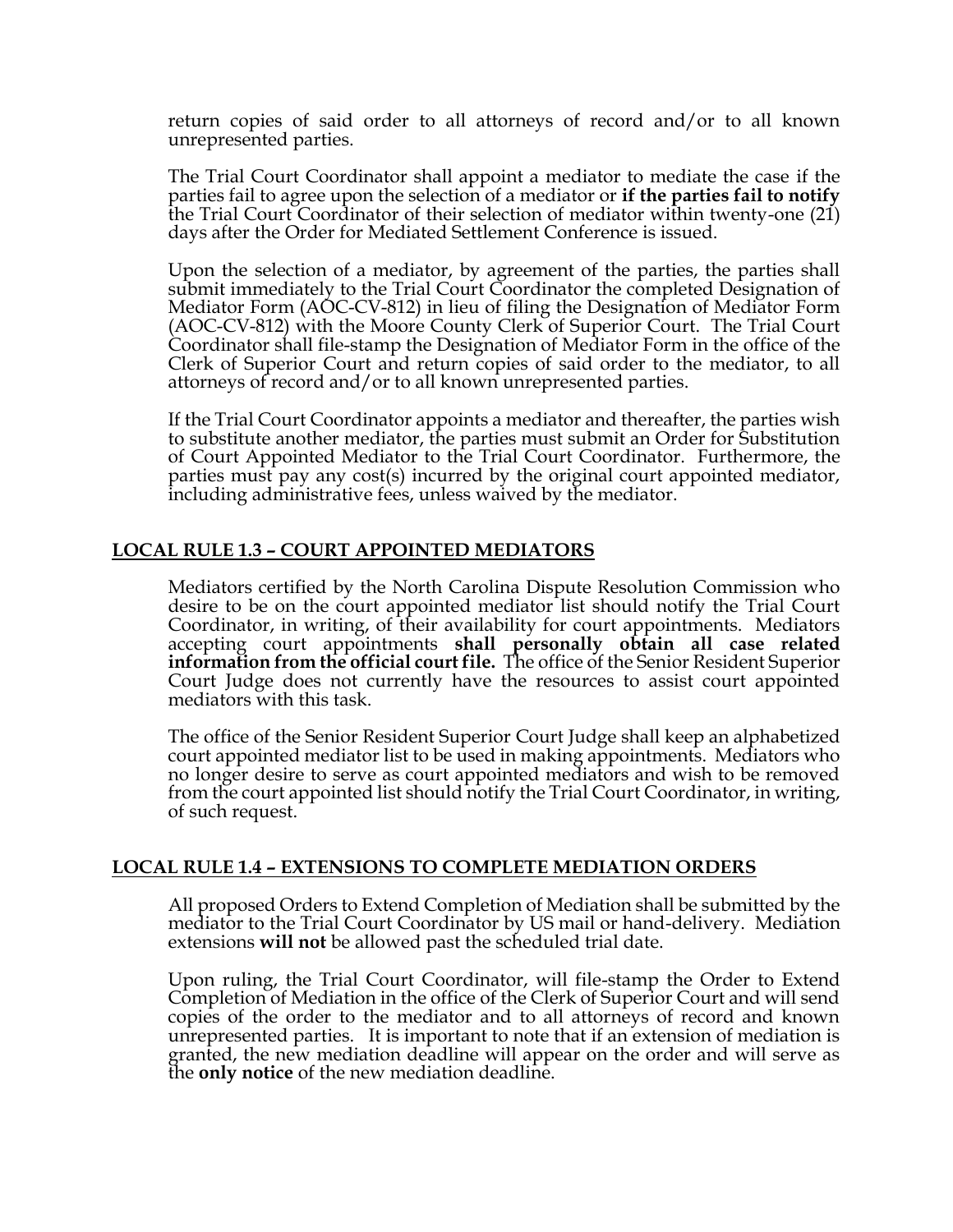# **LOCAL RULE 1.5 - PUBLICATION OF COURT CALENDARS**

Approximately fourteen (14) days prior to each session of court, a court calendar will be published by the Trial Court Coordinator.

Distribution of court calendars to attorneys and to the presiding judge shall be by posting on the web at [WWW.NCCOURTS.ORG](http://www.nccourts.org/). Distribution to each known unrepresented party of record may be by US mail by the Trial Court Coordinator. Any attorney who notifies the Trial Court Coordinator, in writing, that he/she does not have Internet access may receive a printed calendar from the Trial Court Coordinator.

**All court calendars are published based upon information entered by the office of the Moore County Clerk of Superior Court Civil Division and the Trial Court Coordinator. IF ANY INFORMATION ON A PUBLISHED COURT CALENDAR APPEARS TO BE INACCURATE THAT PERTAINS TO CASE CAPTION, ISSUES, PARTIES, AND ATTORNEYS IT IS ESSENTIAL THAT THE MOORE COUNTY CLERK OF SUPERIOR COURT CIVIL DIVISION BE NOTIFIED WITH CORRECTIONS. ANY OTHER INACCURATE INFORMATION SHOULD BE REPORTED TO THE TRIAL COURT COORDINATOR WITH CORRECTIONS.** 

# **LOCAL RULE 1.6 - CALENDARING CIVIL MOTIONS**

In the discretion of the Senior Resident Superior Court Judge, motions may be calendared for regularly scheduled jury sessions of Civil Superior Court and regularly scheduled sessions of Non-Jury Administrative Civil Superior Court. Jury sessions of Civil Superior Court commence at 10:00 A.M. on the first day of the term. Non-jury administrative terms commence at 9:30 A.M.

All requests for calendaring such motions shall be made using the Moore County Superior Civil Court Motion Calendar Request form (a sample of which is attached to the local rules for Judicial District 19-D Moore County and may be copied for your convenience). The original said request is to be filed in the office of the Clerk of Superior Court and a copy sent by US mail or facsimile to the Trial Court Coordinator. The Moore County Superior Civil Court Motion Calendar Request form must be **COMPLETED IN ITS ENTIRETY** including the specific term requested, the estimated time needed to hear the motion and indication of service on all opposing parties.

Motions will be heard after calendar call or as directed by the presiding judge. Any motion not reached, must be recalendared, pursuant to the local rules. If a presiding judge continues a motion to another term of court, the parties are not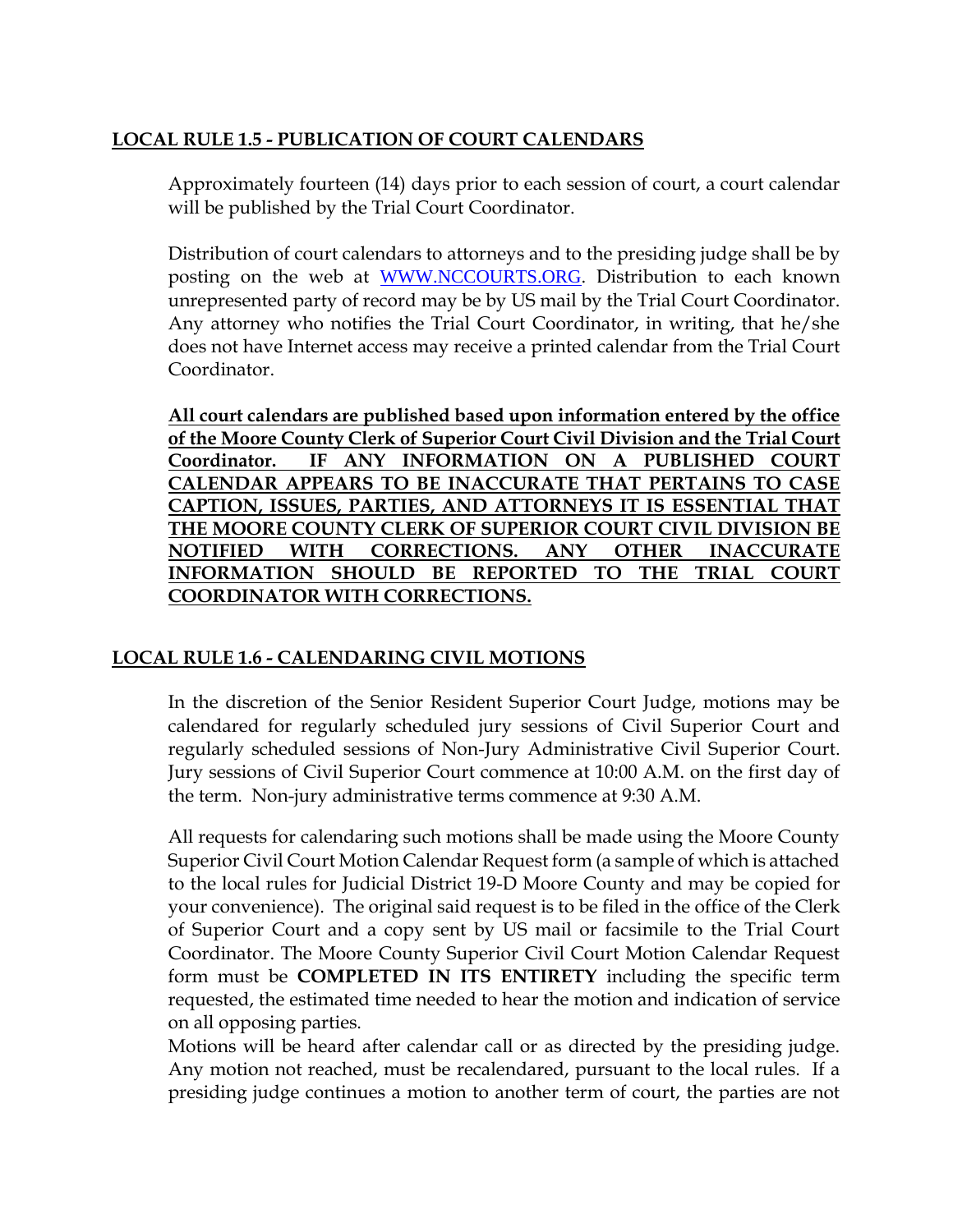required to recalendar the matter, but must notify the Trial Court Coordinator of the new court date.

Add-on motions may be added to the final edition of a specific calendar and will be placed on the calendar following previously calendared motions. Local Rule 1.5 addresses the deadline for add-on motions to be submitted for inclusion on the final calendar.

Failure to comply with the rules governing the calendaring of motions/add-on motions may result in the motion **NOT BEING CALENDARED FOR HEARING.**

**ATTORNEYS AND/OR PARTIES SEEKING A SCHEDULE OF JURY AND NON-JURY TERMS OF CIVIL SUPERIOR COURT FOR JUDICIAL DISTRICT 19-D MOORE COUNTY ARE DIRECTED TO THE MASTER CALENDAR OF SUPERIOR COURTS OF NORTH CAROLINA AT [WWW.NCCOURTS.ORG](http://www.nccourts.org/). IT IS NOT NECESSARY TO CONTACT THE TRIAL COURT COORDINATOR FOR A SCHEDULE OF TERMS OF COURT**.

# **LOCAL RULE 1.7 - MOTIONS FOR CONTINUANCE OF CIVIL CASES**

Prior to the opening of court for the session in which the case is calendared, all applications for continuance shall be made to the Senior Resident Superior Court Judge or his designee no later than 12:00 noon on the Friday preceding the term of court.

Following the opening of court for the session in which the case is calendared, any application for continuance shall be made to the presiding judge of the court in which the case is calendared.

All applications for continuance shall be by written motion made on form AOC-CV-221 from the Administrative Office of the Courts and may be downloaded from [WWW.NCCOURTS.ORG.](http://www.nccourts.org/)

A copy of the completed form AOC-CV-221 shall be distributed to all counsel of record and/or unrepresented parties prior to the presentation of the motion to the appropriate judicial official. Distribution of the motion may be by US mail, facsimile or hand-delivery. If the motion is made less than five (5) business days prior to the session of court for which the matter is calendared, the motion must be faxed or hand-delivered to opposing counsel. Distribution by means of attorney boxes located in the courthouse facility will not be deemed adequate service on opposing counsel.

The office of the Senior Resident Superior Court Judge **will not rule** on any application for a continuance until a written response from all parties is transmitted to the Trial Court Coordinator by US mail, facsimile or hand-delivery.

**Continuance requests are presumptively disfavored**. When compelling reasons for continuance are presented which would affect the fundamental fairness of the trial process or when a continuance clearly is in the interest of justice, a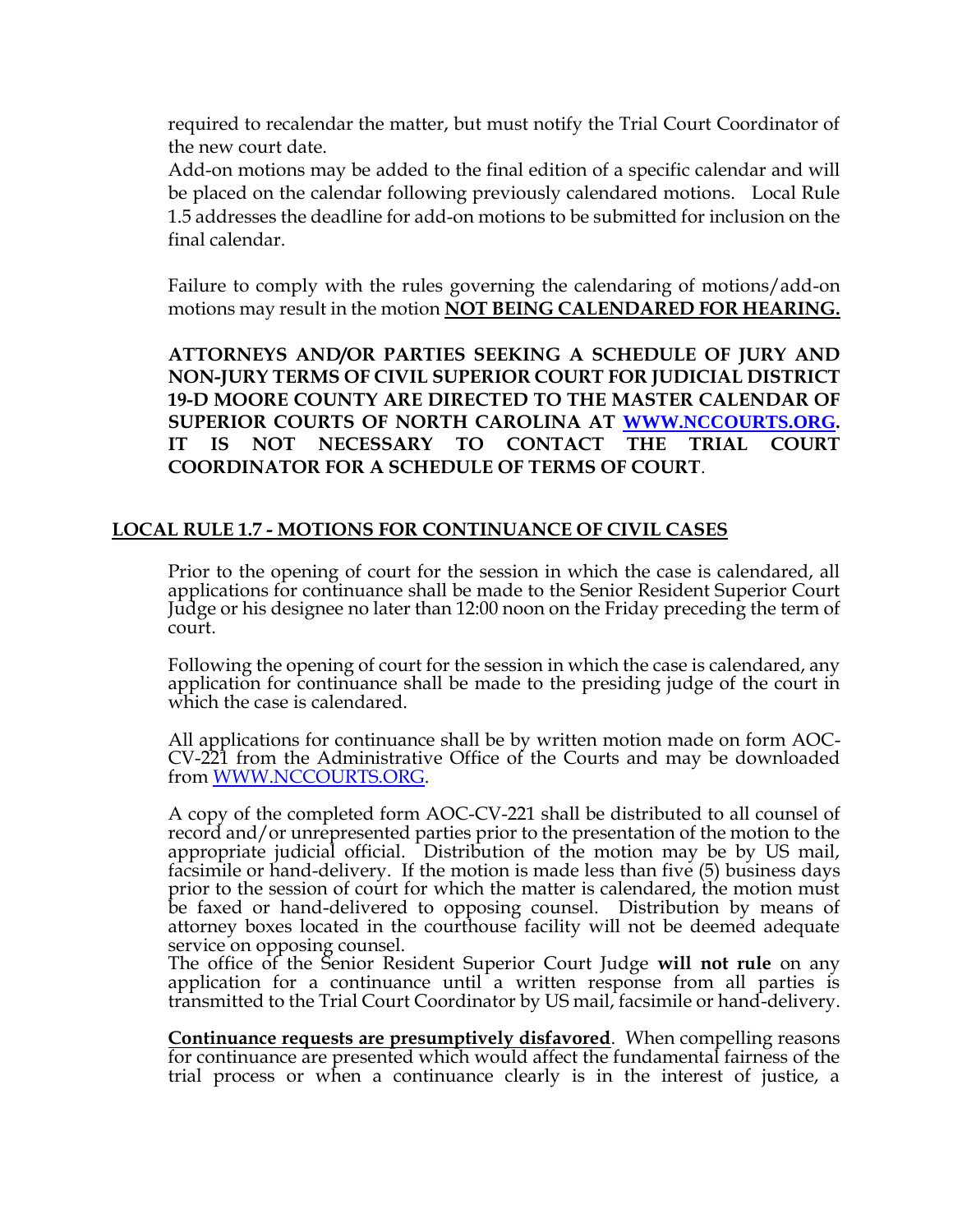continuance may be granted in the exercise of judicial discretion to further the best interest of the fair administration of justice.

In addition to other factors, the appropriate judicial official shall consider the following when deciding whether to grant or deny a motion for continuance:

- **the age of the case**;
- the status of the trial calendar for the week;
- the order in which the case appears on the trial calendar, including whether the case is peremptorily scheduled;
- the number of previous continuances;
- whether the case was transferred to Moore County from another venue;
- whether the case is a refiled action after a voluntary dismissal by the plaintiff pursuant to G.S. 1A-1, Rule 41;
- the extent to which counsel had input into the scheduling of the trial date;
- the due diligence of counsel in promptly filing a motion for continuance as soon as practicable;
- **whether the reason for continuance is a short-lived event which could resolve prior to the scheduled trial date**;
- the length of the continuance requested, if applicable;
- the position of opposing counsel;
- whether the parties themselves consent to the continuance;
- present or future inconvenience or unavailability of witnesses/parties; and
- any other matter that promotes the ends of justice.

#### **Reasons that shall not be considered valid bases for allowing a continuance motion include first time scheduling of the case for trial, potential conflicting scheduling of other trials in other courts and whether counsel of record has received payment.**

When a determination is made, the Trial Court Coordinator will file-stamp form AOC-CV-221 in the office of the Clerk of Superior Court and send copies of the order to all attorneys/known unrepresented parties. It is important to note that if a continuance is granted, the new trial date will appear on the order and will serve as the **only notice** of the new trial date until the trial calendar is published.

#### **LOCAL RULE 1.8 - NOTICES OF SETTLEMENT OF CIVIL CASES AND RESOLUTION OF MOTIONS**

In the event that a motion is considered complied with or in any event it does not need to be heard, a *WRITTEN NOTICE OF WITHDRAWAL OF MOTION* by the movant must be filed in the office of Clerk of Superior Court prior to the session with a copy sent to the Trial Court Coordinator by US mail, facsimile or handdelivery and to all opposing attorneys/unrepresented parties.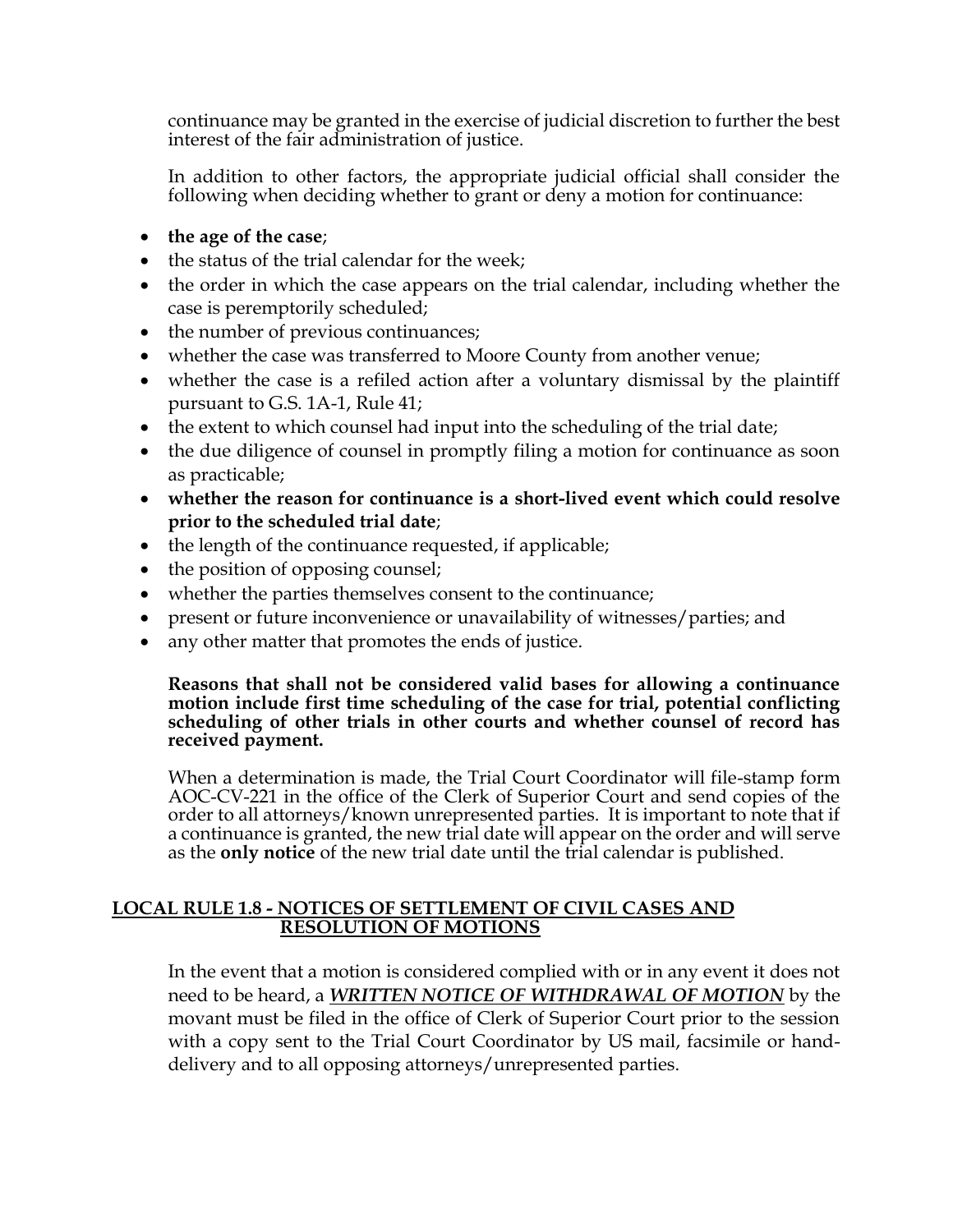When a case on any trial calendar has been settled, all attorneys of record shall notify the Trial Court Coordinator for the Senior Resident Superior Court Judge **within 24 hours** of the settlement and advise as to who will be responsible for the preparation of the judgment or other necessary closing documents. This judgment must be prepared and filed within 30 days of the date of settlement or the case will be considered for trial and placed on a future trial calendar by the Trial Court Coordinator.

#### **LOCAL RULE 1.9 – PRETRIAL CONFERENCES AND ORDERS IN CIVIL CASES**

There may be a pretrial conference in every civil case at which time a pretrial order will be submitted to the presiding judge. Upon its own motion or upon the request of any party, the court may dispense with or limit the scope of the pretrial conference.

#### **LOCAL RULE 1.10 - PRESENCE OF ATTORNEYS AT CIVIL CALENDAR CALL**

Attorneys must, consistent with ethical requirements, appear or have a partner, associate or another attorney familiar with the case appear for him/her at the call of the calendar at 10:00 A.M. (9:30 A.M. for administrative court), on the first day of the session and thereafter, as directed by the presiding judge. Unless an attorney has been excused in advance by the presiding judge or his/her designee and has given prior notice to his/her opponent, a case will not be continued due to the attorney's absence.

## **LOCAL RULE 1.11 – SECURED LEAVE PERIODS FOR ATTORNEYS**

Attorneys must comply with Rule 26 of the General Rules of Practice for the Superior and District Courts governing secured leave.

## **LOCAL RULE 1.12 - NON-JURY TRIAL CASES**

Non-jury trial cases shall be calendared in chronological order following the motion/add-on motion calendar <u>but</u> are subject to trial at any time during the session in the discretion of the presiding judge. Non-jury trial cases shall be calendared for Non-Jury Administrative Civil Superior terms of court unless otherwise ordered by the Senior Resident Superior Court Judge.

Any non-jury case on the trial calendar not reached for trial, during a term of court, will be rescheduled for a future term of court by the Trial Court Coordinator. It shall be the responsibility of the attorneys and unrepresented parties to monitor their new trial date. A published court calendar will be the only notification of the trial date.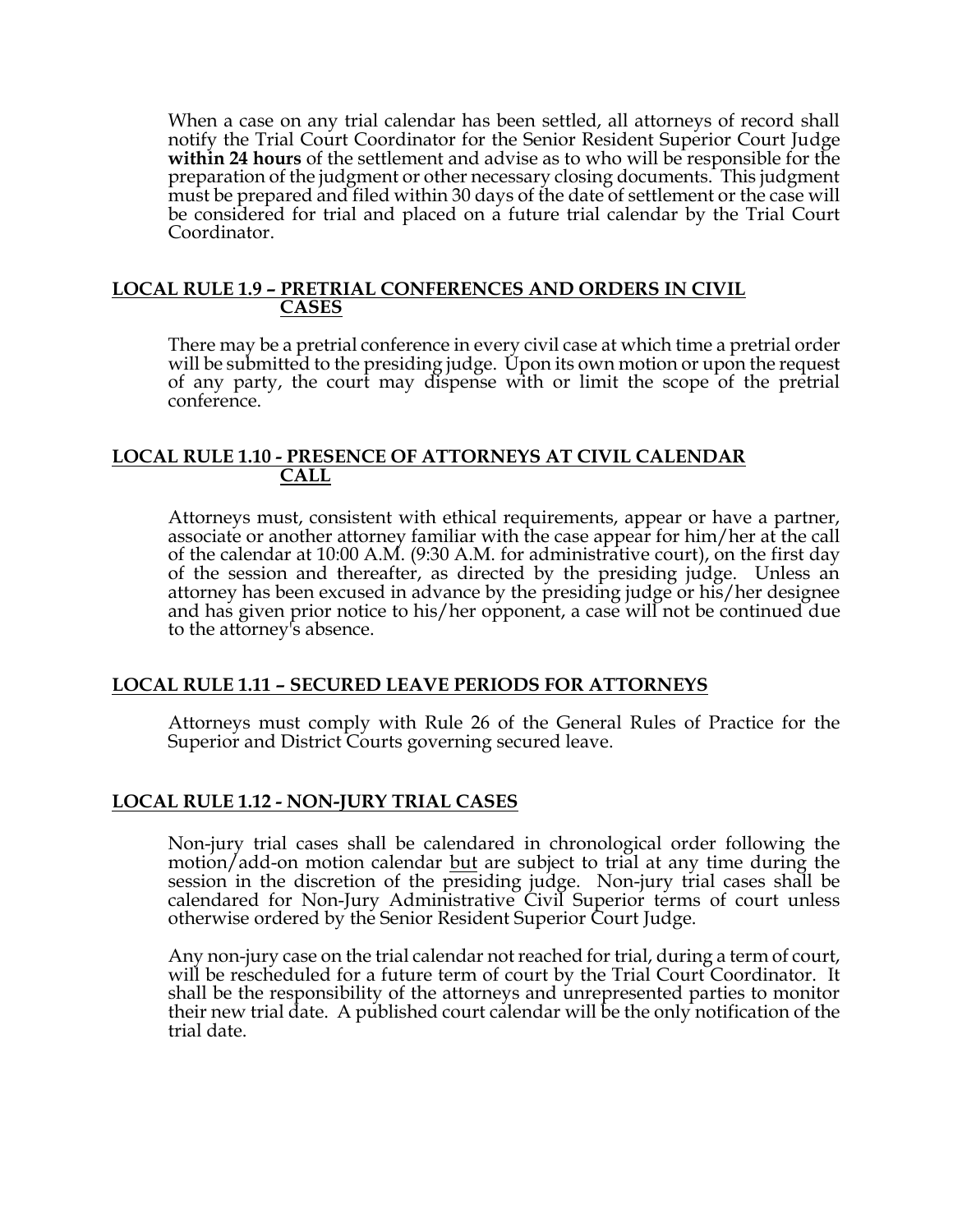## **LOCAL RULE 1.13 - JURY TRIAL CASES**

In an effort to make wise use of the State's money and jurors' time the jury shall be summonsed to report at 1:30 P.M. on the first day of each jury session and shall be noticed on their jury summons to call a jury telephone number between 12:00 noon and 1:00 P.M. for specific reporting instructions **unless otherwise ordered by the presiding judge or the Senior Resident Superior Court Judge.**

Any jury case on the trial calendar not reached for trial, during a term of court, will be rescheduled for a future term of court by the Trial Court Coordinator. It shall be the responsibility of the attorneys and unrepresented parties to monitor their new trial date. A published court calendar will be the only notification of the trial date.

## **LOCAL RULE 1.14 – NON-JURY ADMINISTRATIVE COURT**

Non-Jury Administrative Civil Superior Court will be for the disposition of motions and non-jury trials. Court shall open at 9:30 A.M. on the **fourth work day** of a scheduled administrative term of Superior Court. Moore County Non-Jury Administrative Civil Superior Court is generally scheduled for every workweek that includes a State holiday. The State holiday schedule can be viewed at **[WWW.NCCOURTS.ORG](http://www.nccourts.org/)**.

## **LOCAL RULE 1.15 – DISCOVERY SCHEDULING ORDERS**

All proposed Orders and Amended Orders for Discovery Scheduling which include a trial setting/date shall be submitted to the office of the Senior Resident Superior Court Judge for approval.

 A copy of this Case Management Plan for Judicial District 19-D Moore County shall remain available at all times within the office of the Moore County Clerk of Superior Court.

 A copy of this Case Management Plan for Judicial District 19-D Moore County shall be presented to each presiding judge in the Civil Superior Court of Judicial District 19-D Moore County by the Trial Court Coordinator or her designee.

These rules effective the 1st day of July, 2015.

\_\_\_\_\_\_\_\_\_\_\_\_\_\_\_\_\_\_\_\_\_\_\_\_\_\_\_\_\_\_\_\_\_\_\_\_ James M. Webb Senior Resident Superior Court Judge 19-D Judicial District PO Drawer 1957 Carthage, North Carolina 28327-1957 Telephone: (910) 722-5016 Facsimile: (910) 722-5017